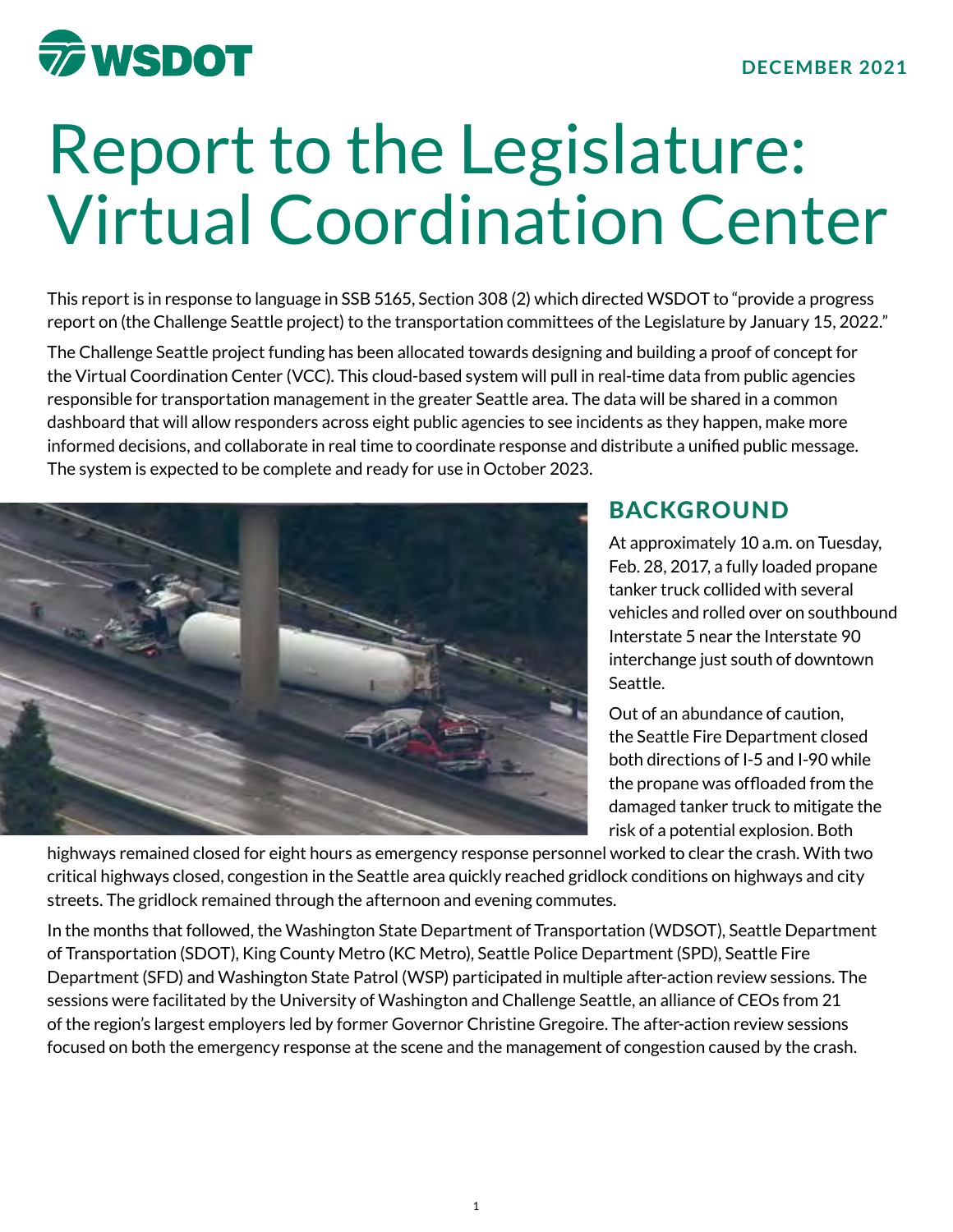The recommendations for the interagency team were captured by the University of Washington's Center for Collaborative Systems for Security, Safety and Regional Resilience in a <u>March 2018 report</u> titled "Beyond Incident Response: Mitigating Impacts of Major Traffic Incidents in the Seattle I-5 Corridor." The report included several recommendations and findings including that:

- Emergency response efforts at the scene of the crash followed best practices.
- Communication and collaboration between WSDOT, SDOT, KC Metro, SPD, SFD and WSP needs to improve to allow for better management of the congestion caused by major incidents.

Following the publication of the "Beyond Incident Response" report, WSDOT and Challenge Seattle funded researchers at the University of Washington to begin working with key agency representatives from WSDOT, SDOT, SPD, SFD, WSP and KC Metro to further develop how communication and coordination could be enhanced by the agencies during major incidents. The goal of this effort was to develop a conceptual software program that could help facilitate real-time communication and collaboration between agencies during a major incident. This conceptual system would come to be known as the Virtual Coordination Center (VCC).

The goal of the VCC is to provide a cloud-based system that will pull in real-time data from the public agencies responsible for transportation management in the greater Seattle area. The data will be shared in a common dashboard that will allow responders across all agencies to see incidents as they happen, make more informed decisions, and collaborate in real time to coordinate response and distribute a unified public message.

In 2019, WSDOT applied for a \$3.4 million grant from the United States Department of Transportation's (USDOT) Advanced Transportation and Congestion Management Technologies Deployment (ATCMTD) Program to fund design and construction of the VCC as well as expand its use to other parts of Washington state. In addition to the \$3.4 million from USDOT, cash matches from WSDOT and Challenge Seattle as well as in-kind matches from the City of Seattle, King County, Washington State Patrol, Sound Transit and 11 private sector partners would be needed to successfully design and build the VCC. WSDOT would serve as lead administrator of the project with UW providing day-to-day project management. The project schedule allowed for two years for design and construction followed by a year-long implementation and evaluation period.

In July 2020, USDOT notified WSDOT that the VCC project was selected and would receive the full \$3.4 million request. After the grant was awarded, the Port of Seattle and Northwest Seaport Alliance joined the VCC project as formal partners. WSDOT and its partners officially started work to build the VCC in September 2020. The federal grant will support program activities through September 2023.



## TIMELINE OF VCC EFFORT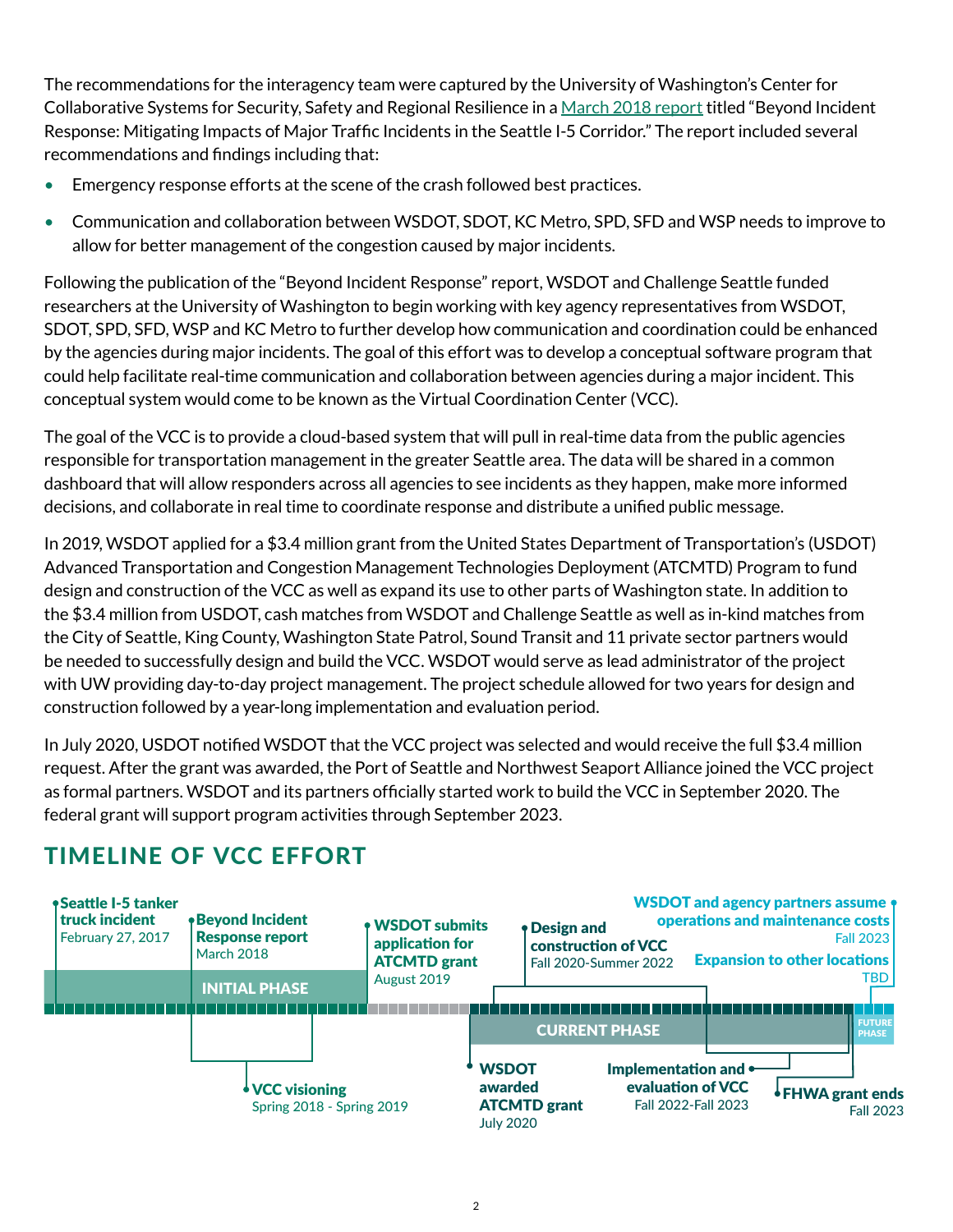## OVERVIEW OF PLANNED VCC FUNCTIONALITIES

The VCC will be a coordination environment that allows agency users to access and share information about traffic incidents in real time. The initial goal is to support agency staff who are responsible for managing congestion along the Seattle I-5 corridor. The infrastructure will be cloud-based, assuring that public agency partners have a mechanism for equal access to VCC data and capabilities. The VCC interface will be a secure web application that integrates data from partner agencies in support of collaborative awareness and operations. The VCC is not meant to replace existing public agency partners' systems; partners will decide how the VCC fits into their existing systems and processes.

The specific objectives of the grant-funded portion of the VCC include:

- Integrated dispatch data from relevant agency systems such as Washington State Patrol, Seattle Fire, Seattle Police and King County Metro
- A map-based situational awareness component with multiple layers to aid in information understanding
- A real-time incident alerting system customizable for individual needs
- Tools that allow for coordinated public communications
- A shared framework that supports development and implementation of regional incident response and congestion management plans
- Augmentation for regional response and management plans via predictive analysis
- Information Technology infrastructure that provides appropriate security and privacy protection
- Policies and contractual agreements for long-term sustainability
- Portability and extensibility to other regional and national areas



The Virtual Coordination Center will help manage incident related congestion in the Seattle area.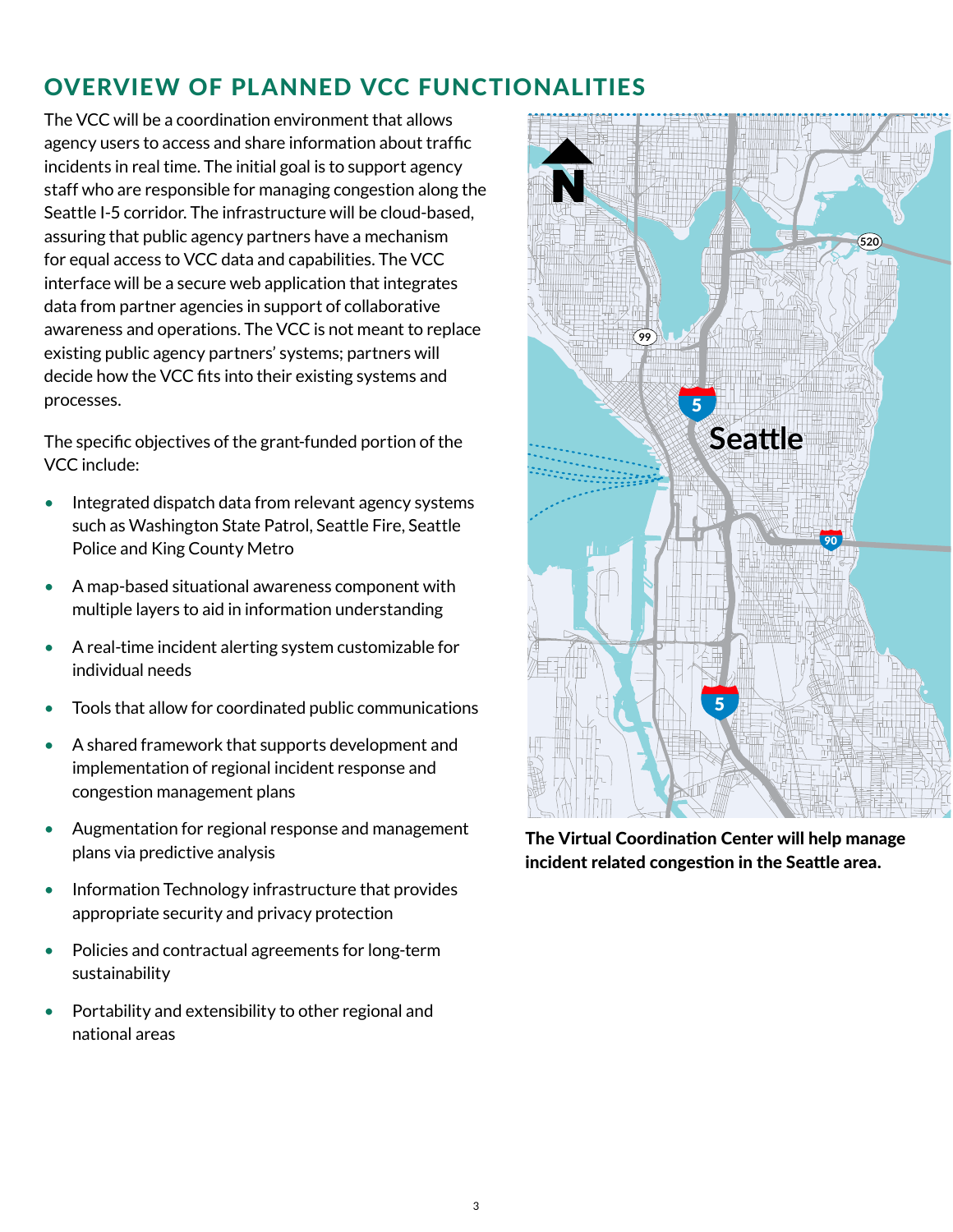## VCC ELEMENTS

The VCC is composed of three elements: Incident Management, Congestion Management, and Population Movement.

The VCC's Incident Management tools will automatically combine and display information from multiple computeraided dispatch sources to provide information about incidents that affect traffic. The application will also enable agency staff to share updates as the situation evolves. An alert system will notify key agencies of major incidents.

The VCC's Congestion Management tools will create a shared system to allow agencies to deploy these tools in concert and jointly monitor and manage congestion, improving safety by clearing roadways quickly, guiding first responders to incident sites more efficiently, and ensuring regional mobility continues during incidents. During an incident, different agencies have jurisdiction over different tools that could be used to mitigate traffic impacts. For example, WSDOT controls ramp metering and on-highway electronic message boards, King County Metro can adjust buses to alternate routes, and Seattle Police can send traffic police to key intersections. The VCC will also provide augmentation for regional response and management plans via predictive analysis methods to support the development and refinement of regional response and traffic/transit management plans.

The VCC's Population Movement tools will support secure interagency communication and trusted information sharing to coordinate communication with the public, major employers, and private-sector mobility providers. These tools will allow agencies to craft timely, unified messages that can be shared with the public, major employers, and private-sector mobility providers.

### PROGRESS AS OF NOVEMBER 2021

Since receiving the FHWA grant, the project team has been hard at work delivering the first iteration of the VCC. This initial iteration contained several tools to aid in creating a common operational picture across the agencies and included an integrated dispatch feed which contains computer-aided dispatch events from SFD, SPD and KCM, and a map display that plots those events and shows other information such as traffic cameras. It also allows agencies to share information regarding the incident such as established detours, transit re-routes, etc.

Future iterations of the VCC produced over the life of the federal grant will include increased situational awareness tools such as the integration of additional real-time data like travel times, traffic flow data, weather; automatic alerts to designated agency personnel when a major incident occurs; and coordinated regional response plans such as pre-planned detour routes. Construction of the VCC will be complete by September 2022. Once complete, teams from the University of Washington will evaluate the success of the new system from October 2022 to September 2023 as outlined in the federal grant agreement.